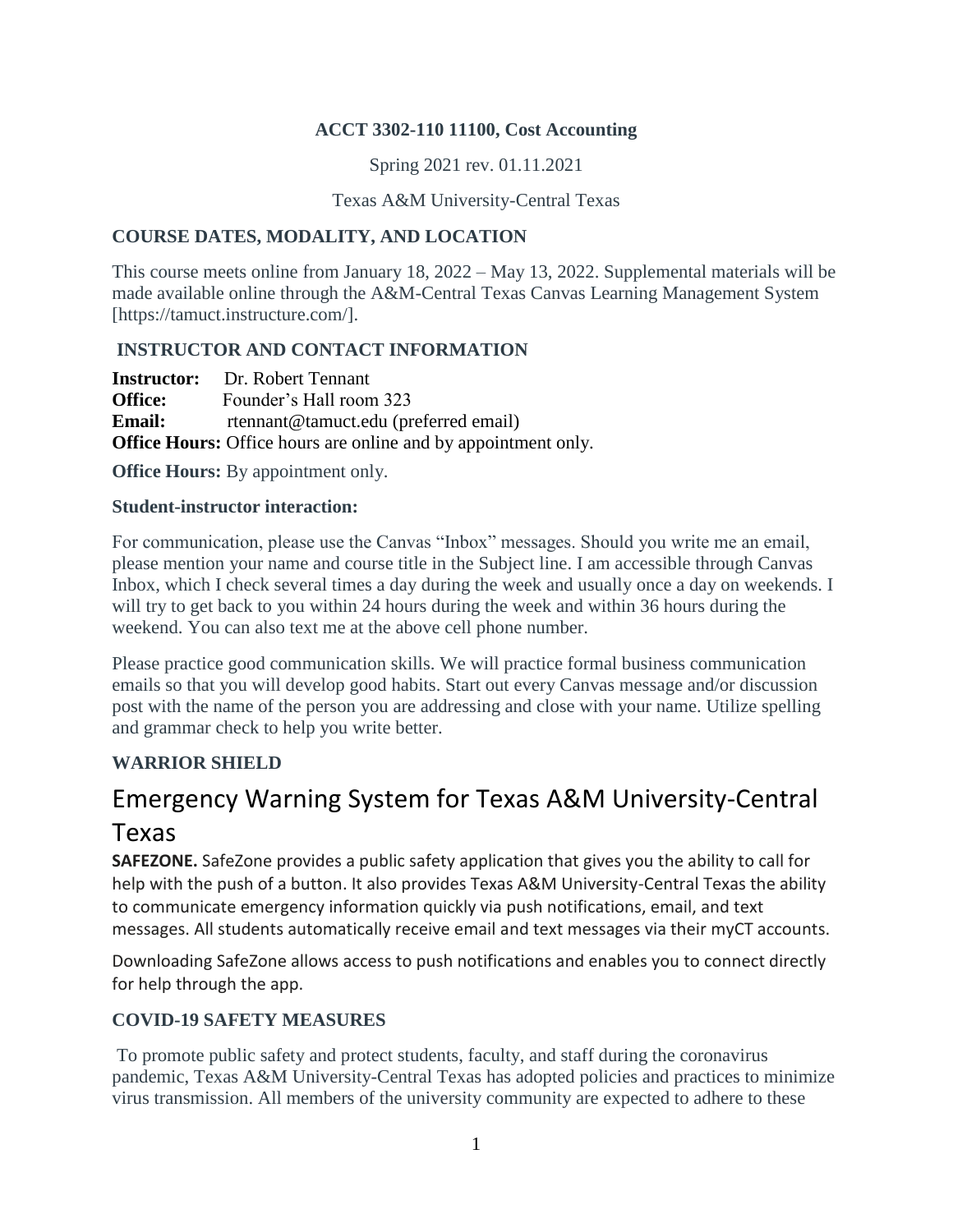measures to ensure their own safety and the safety of others. Students must observe the following practices while participating in face-to-face courses, course-related activities (office hours, help sessions, transitioning to and between classes, study spaces, academic services, etc.) and co-curricular programs:

- Self-monitoring—Students should follow CDC recommendations for self-monitoring. Students who have a fever or exhibit symptoms of COVID-19 should participate in class remotely and should not participate in face-to-face instruction.Students required to quarantine must participate in courses and course-related activities remotely and must not attend face-to-face course activities. Students should notify their instructors of the quarantine requirement. Students under quarantine are expected to participate in courses and complete graded work unless they have symptoms that are too severe to participate in course activities.
- Face Coverings— Face coverings must be worn inside of buildings and within 50 feet of building entrances on the A&M-Central Texas Campus. This includes lobbies, restrooms, hallways, elevators, classrooms, laboratories, conference rooms, break rooms, non-private office spaces, and other shared spaces. Face coverings are also required in outdoor spaces where physical distancing is not maintained. The university will evaluate exceptions to this requirement on a case by case basis. Students can request an exception through the Office of Access and Inclusion in Student Affairs.

o If a student refuses to wear a face covering, the instructor should ask the student to leave and join the class remotely. If the student does not leave the class, the faculty member should report that student to the Office of Student Conduct. Additionally, the faculty member may choose to teach that day's class remotely for all students.

- Physical Distancing—Physical distancing must be maintained between students, instructors, and others in the course and course-related activities.
- Classroom Ingress/Egress—Students must follow marked pathways for entering and exiting classrooms and other teaching spaces. Leave classrooms promptly after course activities have concluded. Do not congregate in hallways and maintain 6-foot physical distancing when waiting to enter classrooms and other instructional spaces.
- The university will notify students in the event that the COVID-19 situation necessitates changes to the course schedule or modality.

# **COURSE INFORMATION**

#### **Course Overview and description:**

Learn accounting for material, labor, and manufacturing expenses in both job order and process cost systems. Special emphasis will be given to distribution of service department cost and costing of byproducts and joint products.

#### **Student Learning Outcomes:**

#### **Upon successful completion of this course, students will be able to:**

- Identify the various costs for manufacturing and service companies
- Apply different cost assignment methods to determine inventory and service costs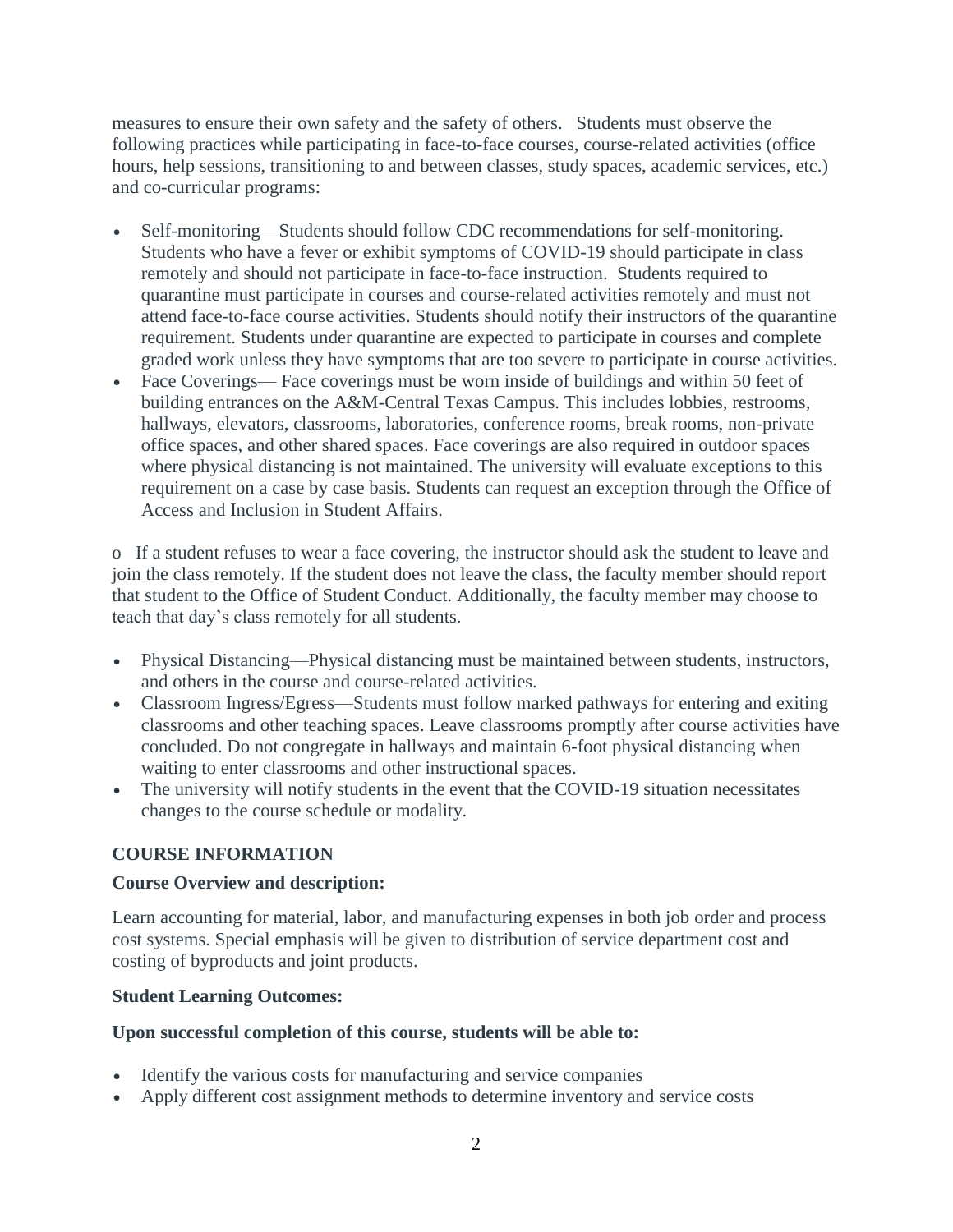- Prepare the master budget for a manufacturing company
- Analyze company results using standard costing
- Determine inventory costs within an advanced manufacturing environment

## **Textbook:**

*Cornerstones of Cost Management*, 5th Edition, Cengage, 2021.

# **COURSE REQUIREMENTS**

This course is made up of a series of assignments and assessments to assist you in achieving the course and learning objectives/outcomes. Each week you will work on various combinations of assignments, activities, discussions, readings, research, etc. which will be made available to you by each Tuesday and close on the date given in your course schedule.

## **Chapter Quizzes:**

There will be nine chapter quizzes that will be due, no later than 11:59 p.m. You will be able to print them, work them out and then submit them online. The correct answers will be available thru Canvas after the due date and time. You should use these to review/study for exams. Each quiz will generally be available two weeks before the due date (approximately 14 days). These quizzes will not be timed and may be taken up to THREE times. I will always take the higher of the two grades if you choose to retake a given quiz. I will not replace missing or incomplete quizzes.

#### **Examinations:**

There will be three exams that will be accessed thru Canvas. The exams will be timed and may be submitted only ONE time. You should schedule about two hours to take the exams. After the due date for each exam, you will be able to access your grade and see suggested solutions for each question. If your final exam grade is higher than your midterm exam, I will replace your midterm grade with your final exam grade. IF, and this is a big "IF", after completing all seven quizzes and the midterm, and you have a 90% or higher grade percentage, you will be exempt from taking the final exam and your total possible points will be 550 instead of 750.

#### **Grading Criteria Rubric and Conversion:**

Students earn their course grades by completing scheduled assignments; no extra credit assignments are given. To satisfactorily pass this course, students must complete each of the graded items listed below. Failure to submit appropriate documents for scoring in each category will result in a failing grade.

#### **Posting of Grades:**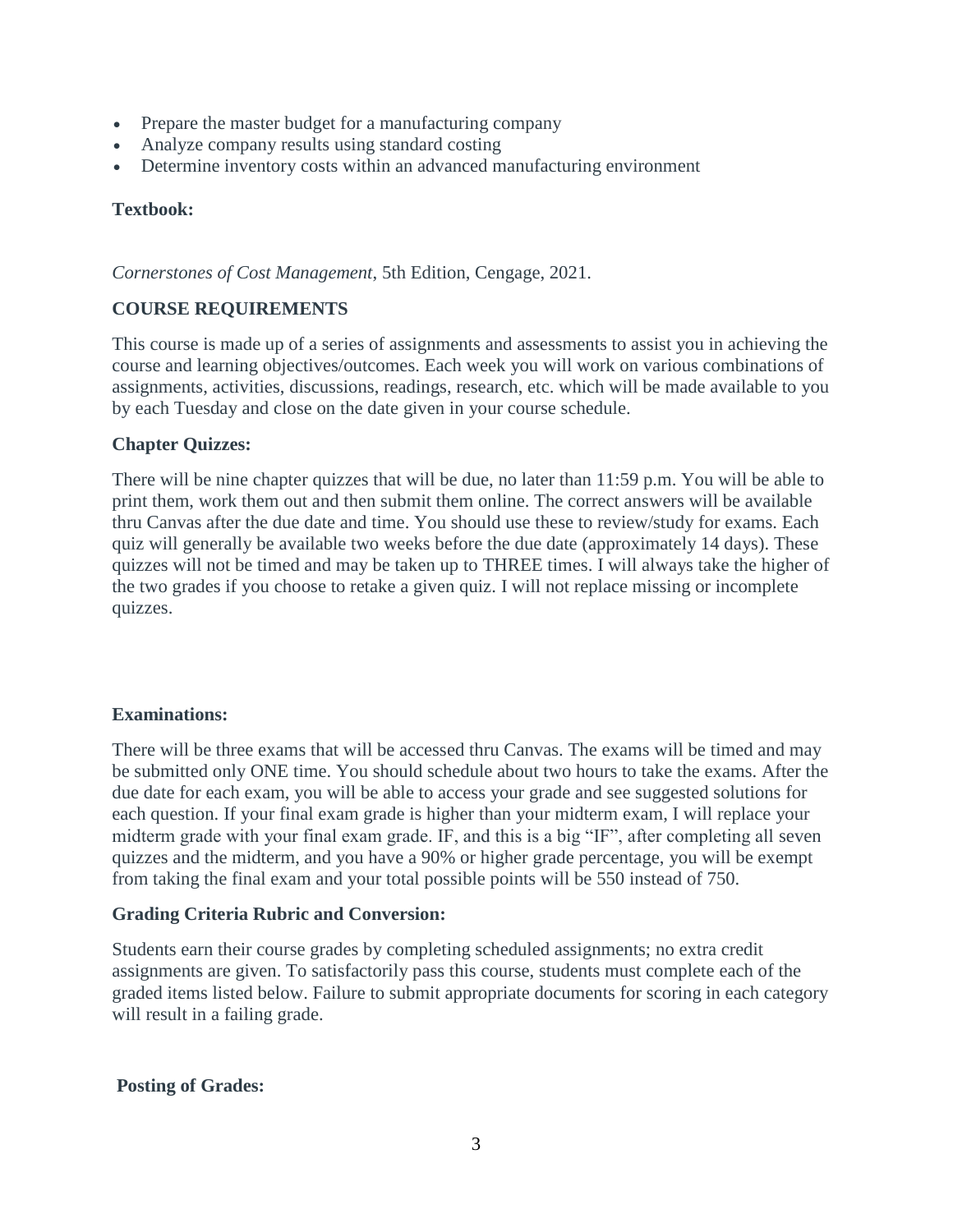- 1. Grades will be posted on the Canvas Grade book where you can monitor your status.
- 2. Grades will be posted in a timely manner.

## **COURSE OUTLINE AND CALENDAR**

#### **Complete Course Calendar:**

The following schedule is tentative. If changes are necessary, they will be announced on Canvas. It is your responsibility to learn of any changes announced by your instructor.

| Week | Date                      | Subject                  | <b>Discussions</b> | Date      | HW                        | Dates     | Tests                              | Dates         |
|------|---------------------------|--------------------------|--------------------|-----------|---------------------------|-----------|------------------------------------|---------------|
|      | 1 1/18/2022 Chapter 1     |                          | DQ1                | 1/23/2022 |                           |           |                                    |               |
|      | 2 1/24/2022 Chapter 2     |                          | DQ <sub>2</sub>    | 1/30/2022 |                           |           |                                    |               |
|      | 3 1/31/2022 Chapter 4     |                          | DQ <sub>3</sub>    |           | $2/6/2022$ Chapters 1,2,4 |           | 2/6/2022 Test 1 Chapters 1-3       | $2/18 - 2/19$ |
|      | 4 2/7/2022 Chapter 5      |                          | DQ4                | 2/13/2022 |                           |           |                                    |               |
|      | 5 2/14/2022               |                          |                    |           |                           |           |                                    |               |
|      | 6 2/21/2022 Chapter 6     |                          | DQ <sub>5</sub>    | 2/27/2022 |                           |           |                                    |               |
|      | 7 2/28/2022               |                          |                    |           |                           |           |                                    |               |
|      | 8 3/7/2022 Chapter 7      |                          | DQ6                |           | 3/13/2022 Chapter 5-7     | 3/20/2022 |                                    |               |
|      |                           | 9 3/14/2022 Spring Break |                    |           |                           |           |                                    |               |
|      | 10 3/21/2022 Chapter 9    |                          | DQ7                | 3/27/2022 |                           |           | Test 2 Chapters 5-7                | $3/25 - 3/26$ |
|      | 11 3/28/2022              |                          |                    |           |                           |           |                                    |               |
|      |                           | 12 4/4/2022 Chapter 15   | DQ8                | 4/10/2022 |                           |           |                                    |               |
|      | 13 4/11/2022              |                          |                    |           |                           |           |                                    |               |
|      |                           | 14 4/18/2022 Chapter 16  | DQ <sub>9</sub>    | 4/24/2022 |                           |           | Test 3 Chapters 9, 15, 16          | 4/29-4/30     |
|      | 15 4/25/2022              |                          |                    |           |                           |           |                                    |               |
|      |                           | 16 5/2/2022 Final Review | DQ 10              | 5/8/2022  |                           |           |                                    |               |
|      | 17 5/9/2022               |                          |                    |           |                           |           | Final Exam Comprehensive 5/10-5/11 |               |
|      |                           |                          |                    |           |                           |           |                                    |               |
|      |                           |                          |                    |           |                           |           |                                    |               |
|      | Grades:                   |                          |                    |           |                           |           |                                    |               |
|      | <b>HW</b>                 | 100                      |                    |           |                           |           |                                    |               |
|      | <b>DQ</b>                 | 100                      |                    |           |                           |           |                                    |               |
|      | E1                        | 100                      |                    |           |                           |           |                                    |               |
|      | E <sub>2</sub>            | 100                      |                    |           |                           |           |                                    |               |
|      | E <sub>3</sub>            | 100                      |                    |           |                           |           |                                    |               |
|      | Final                     | 200                      |                    |           |                           |           |                                    |               |
|      | Points                    | 700                      |                    |           |                           |           |                                    |               |
|      | Α                         | 630                      |                    |           |                           |           |                                    |               |
|      | B                         | 560                      |                    |           |                           |           |                                    |               |
|      | C                         | 490                      |                    |           |                           |           |                                    |               |
|      | D                         | 420                      |                    |           |                           |           |                                    |               |
|      | F                         | BELOW 420                |                    |           |                           |           |                                    |               |
|      |                           |                          |                    |           |                           |           |                                    |               |
|      |                           |                          |                    |           |                           |           |                                    |               |
|      | 629.999<>630 and is a "B" |                          |                    |           |                           |           |                                    |               |

#### **Important University Dates:**

*<https://www.tamuct.edu/registrar/academic-calendar.html>*

# **TECHNOLOGY REQUIREMENTS AND SUPPORT**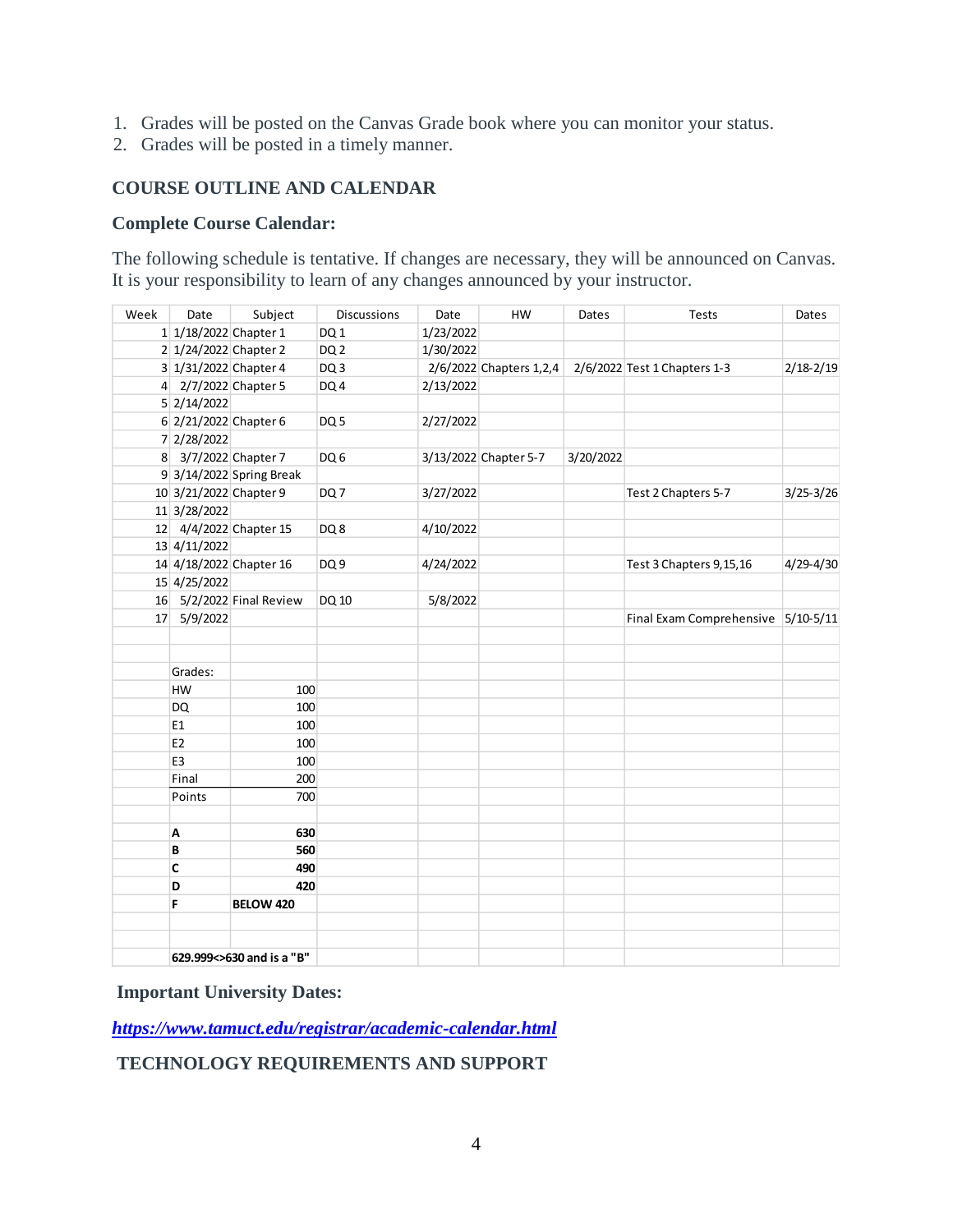You will be required to use Microsoft Office 365 for successful completion of this course. We will use Microsoft Excel, PowerPoint and Word. TAMUCT students can download Microsoft Office 365 for free through their Canvas accounts.

## **Technology Requirements:**

This course will use the A&M-Central Texas Instructure Canvas learning management system.

Logon to A&M-Central Texas Canvas [https://tamuct.instructure.com/] or access Canvas through the TAMUCT Online link in myCT [https://tamuct.onecampus.com/]. You will log in through our Microsoft portal.

Username: Your MyCT email address. Password: Your MyCT password

# **Canvas Support:**

Use the Canvas Help link, located at the bottom of the left-hand menu, for issues with Canvas. You can select "Chat with Canvas Support," submit a support request through "Report a Problem," or call the Canvas support line: 1-844-757-0953.

For issues related to course content and requirements, contact your instructor.

## **Other Technology Support:**

For log-in problems, students should contact Help Desk Central.

24 hours a day, 7 days a week:

Email: [helpdesk@tamu.edu](mailto:helpdesk@tamu.edu)

Phone: (254) 519-5466

[Web Chat:](http://hdc.tamu.edu/) [http://hdc.tamu.edu]

*Please let the support technician know you are an A&M-Central Texas student.*

# **UNIVERSITY RESOURCES, PROCEDURES, AND GUIDELINES**

# **Drop Policy.**

If you discover that you need to drop this class, you must complete a [Drop Request Form](https://www.tamuct.edu/registrar/docs/Drop_Request_Form.pdf)

[https://www.tamuct.edu/registrar/docs/Drop\_Request\_Form.pdf].

Professors cannot drop students; this is always the responsibility of the student. The Registrar's Office will provide a deadline on the Academic Calendar for which the form must be completed, signed and returned. Once you return the signed form to the Registrar's Office, you must go into Warrior Web and confirm that you are no longer enrolled. If you still show as enrolled, FOLLOW-UP with the Registrar's Office immediately. You are to attend class until the procedure is complete to avoid penalty for absence. Should you miss the drop deadline or fail to follow the procedure, you will receive an F in the course, which may affect your financial aid and/or VA educational benefits.

# **Academic Integrity.**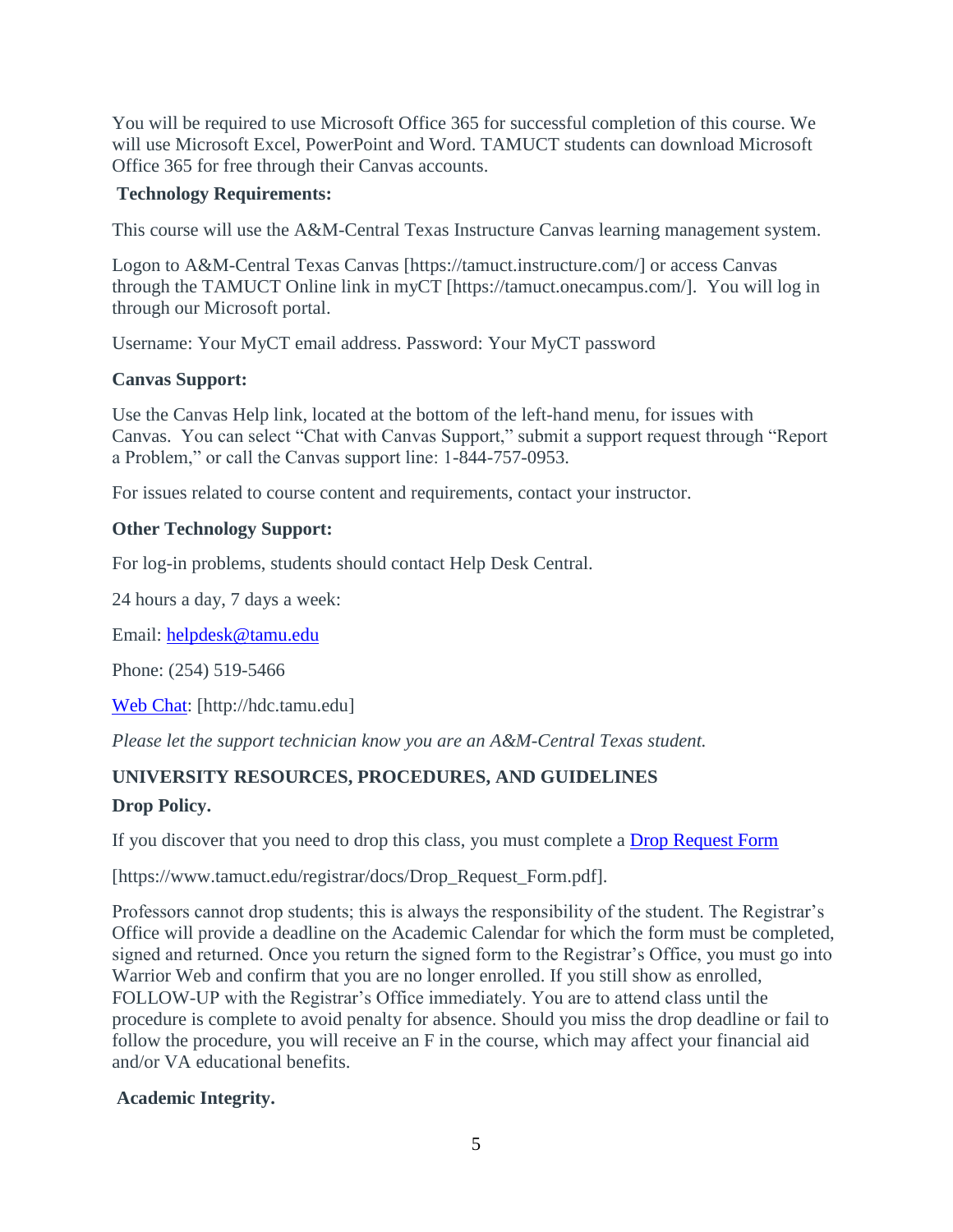Texas A&M University -Central Texas values the integrity of the academic enterprise and strives for the highest standards of academic conduct. A&M-Central Texas expects its students, faculty, and staff to support the adherence to high standards of personal and scholarly conduct to preserve the honor and integrity of the creative community. Academic integrity is defined as a commitment to honesty, trust, fairness, respect, and responsibility. Any deviation by students from this expectation may result in a failing grade for the assignment and potentially a failing grade for the course. Academic misconduct is any act that improperly affects a true and honest evaluation of a student's academic performance and includes, but is not limited to, cheating on an examination or other academic work, plagiarism and improper citation of sources, using another student's work, collusion, and the abuse of resource materials. All academic misconduct concerns will be reported to the university's Office of Student Conduct. Ignorance of the university's standards and expectations is never an excuse to act with a lack of integrity. When in doubt on collaboration, citation, or any issue, please contact your instructor before taking a course of action.

For more [information regarding the Student Conduct process,](https://tamuct.campuslabs.com/engage/organization/tamuct-student-conduct-pane) [https://tamuct.campuslabs.com/engage/organization/tamuct-student-conduct-panel].

If you know of potential honor violations by other students, you may [submit a report,](https://cm.maxient.com/reportingform.php?TAMUCentralTexas&layout_id=0) [https://cm.maxient.com/reportingform.php?TAMUCentralTexas&layout\_id=0].

# **Academic Accommodations.**

At Texas A&M University-Central Texas, we value an inclusive learning environment where every student has an equal chance to succeed and has the right to a barrier-free education. The Office of Access and Inclusion is responsible for ensuring that students with a disability receive equal access to the university's programs, services and activities. If you believe you have a disability requiring reasonable accommodations, please contact the Office of Access and Inclusion at (254) 519-5797. Any information you provide is private and confidential and will be treated as such.

For more information please visit our [Access & Inclusion](https://www.tamuct.edu/student-affairs/access-inclusion.html) web page [https://www.tamuct.edu/student-affairs/access-inclusion.html].

# **Important information for Pregnant and/or Parenting Students.**

Texas A&M University-Central Texas supports students who are pregnant and/or parenting. In accordance with requirements of Title IX and related guidance from US Department of Education's Office of Civil Rights, the Dean of Student Affairs' Office can assist students who are pregnant and/or parenting in seeking accommodations related to pregnancy and/or parenting. Students should seek out assistance as early in the pregnancy as possible. For more information, please visit the [Student Affairs](https://www.tamuct.edu/student-affairs/index.html) web page [https://www.tamuct.edu/student-affairs/index.html]. Students may also contact the institution's Title IX Coordinator. If you would like to read more about these [requirements and guidelines](http://www2.ed.gov/about/offices/list/ocr/docs/pregnancy.pdf) online, please visit the website [http://www2.ed.gov/about/offices/list/ocr/docs/pregnancy.pdf].

Title IX of the Education Amendments Act of 1972 prohibits discrimination on the basis of sex and gender–including pregnancy, parenting, and all related conditions. A&M-Central Texas is able to provide flexible and individualized reasonable accommodation to pregnant and parenting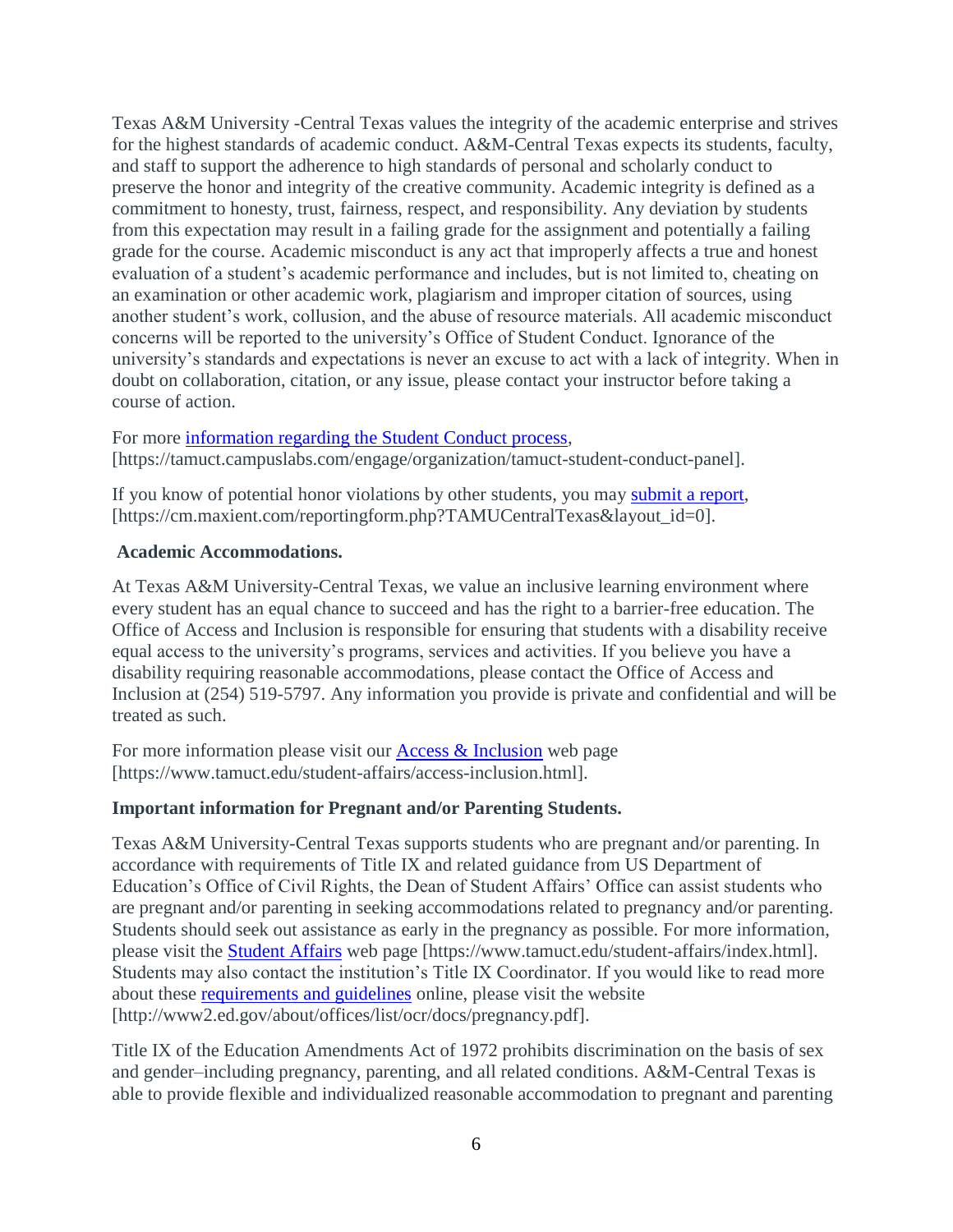students. All pregnant and parenting students should contact the Associate Dean in the Division of Student Affairs at (254) 501-5909 to seek out assistance. Students may also contact the University's Title IX Coordinator.

# **Tutoring.**

Tutoring is available to all A&M-Central Texas students, both on-campus and online. Subjects tutored on campus include Accounting, Advanced Math, Biology, Finance, Statistics, Mathematics, and Study Skills. Tutors are available at the Tutoring Center in Warrior Hall, Suite 111.

If you have a question regarding tutor schedules, need to schedule a tutoring session, are interested in becoming a tutor, or have any other question, contact Academic Support Programs at (254) 519-5796, or by emailing Dr. DeEadra Albert-Green at [deeadra.albertgreen@tamuct.edu.](mailto:deeadra.albertgreen@tamuct.edu)

Chat live with a tutor 24/7 for almost any subject from on your computer! Tutor.com is an online tutoring platform that enables A&M-Central Texas students to log in and receive FREE online tutoring and writing support. This tool provides tutoring in over 40 subject areas. Access Tutor.com through Canvas.

# **University Writing Center.**

Located in Warrior Hall 416, the University Writing Center (UWC) at Texas A&M University– Central Texas (TAMUCT) is a free workspace open to all TAMUCT students from 10:00 a.m.- 5:00 p.m. Monday thru Thursday with satellite hours in the University Library Monday thru Thursday from 6:00-9:00 p.m. This semester, the UWC is also offering online only hours from 12:00-3:00 p.m. on Saturdays.

Tutors are prepared to help writers of all levels and abilities at any stage of the writing process. While tutors will not write, edit, or grade papers, they will assist students in developing more effective composing practices. By providing a practice audience for students' ideas and writing, our tutors highlight the ways in which they read and interpret students' texts, offering guidance and support throughout the various stages of the writing process. In addition, students may work independently in the UWC by checking out a laptop that runs the Microsoft Office suite and connects to WIFI, or by consulting our resources on writing, including all of the relevant style guides. Whether you need help brainstorming ideas, organizing an essay, proofreading, understanding proper citation practices, or just want a quiet place to work, the UWC is here to help!

Students may arrange a one-on-one session with a trained and experienced writing tutor by visiting the UWC during normal operating hours (both half-hour and hour sessions are available) or by making an appointment via [WCOnline.](https://tamuct.mywconline.com/) In addition, you can email Dr. Bruce Bowles Jr. at [bruce.bowles@tamuct.edu](mailto:bruce.bowles@tamuct.edu) if you have any questions about the UWC and/or need any assistance with scheduling.

# **University Library.**

The University Library provides many services in support of research across campus and at a distance. We offer over 200 electronic databases containing approximately 250,000 eBooks and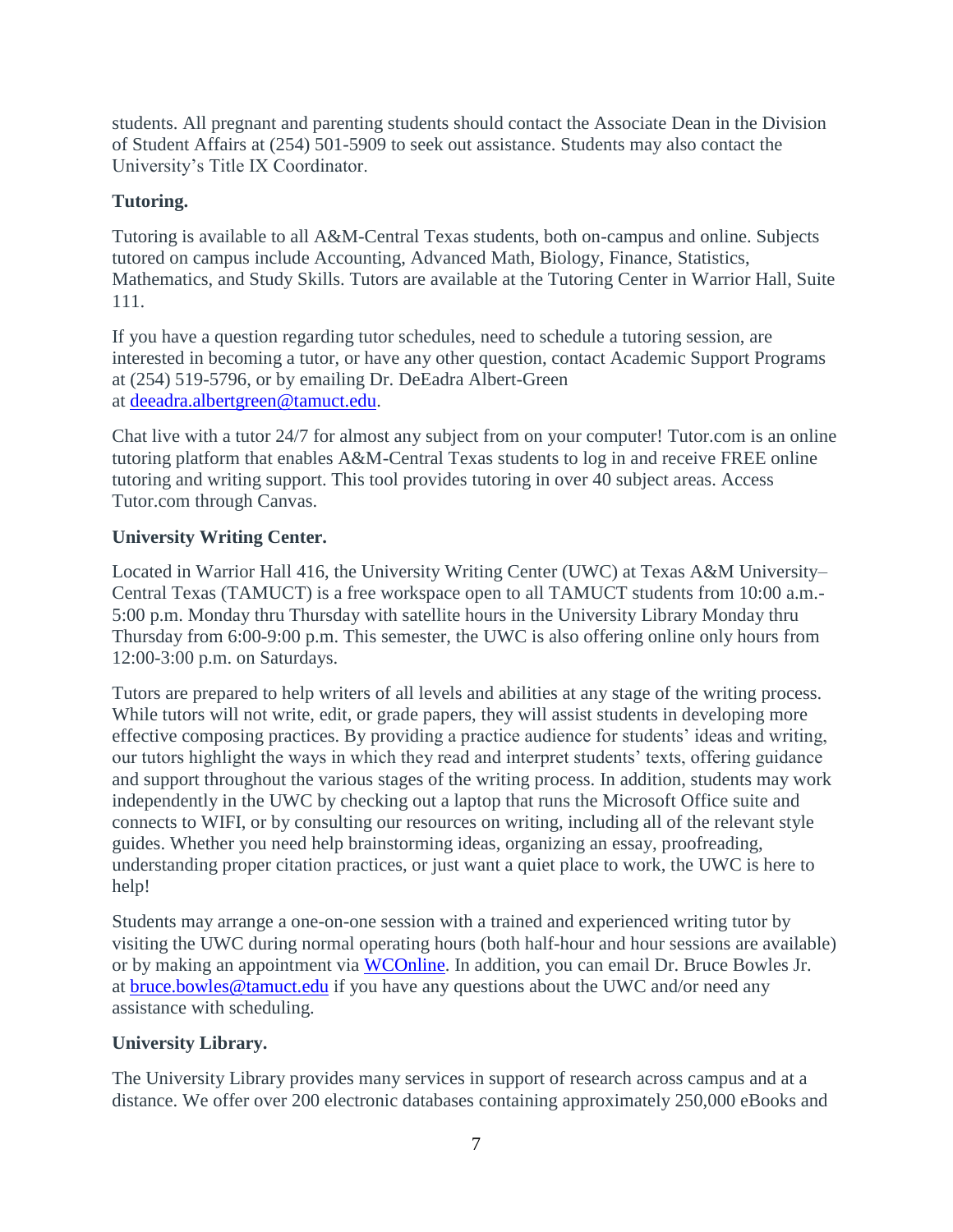82,000 journals, in addition to the 85,000 items in our print collection, which can be mailed to students who live more than 50 miles from campus. Research guides for each subject taught at A&M-Central Texas are available through our website to help students navigate these resources. On campus, the library offers technology including cameras, laptops, microphones, webcams, and digital sound recorders.

Research assistance from a librarian is also available 24 hours a day through our online chat service, and at the reference desk when the library is open. Research sessions can be scheduled for more comprehensive assistance and may take place on Skype or in-person at the library. Assistance may cover many topics, including how to find articles in peer-reviewed journals, how to cite resources, and how to piece together research for written assignments.

Our 27,000-square-foot facility on the A&M-Central Texas main campus includes student lounges, private study rooms, group work spaces, computer labs, family areas suitable for all ages, and many other features. Services such as interlibrary loan, TexShare, binding, and laminating are available. The library frequently offers workshops, tours, readings, and other events. For more information, please visit our [Library](https://tamuct.libguides.com/index)  [website](https://tamuct.libguides.com/index) [http://tamuct.libguides.com/index].

# **OPTIONAL POLICY STATEMENTS**

# **A Note about Sexual Violence at A&M-Central Texas.**

Sexual violence is a serious safety, social justice, and public health issue. The university offers support for anyone struggling with these issues. University faculty are mandated reporters, so if someone discloses that they were sexually assaulted (or a victim of Domestic/Dating Violence or Stalking) while a student at TAMUCT, faculty members are required to inform the Title IX Office. If you want to discuss any of these issues confidentially, you can do so through Student Counseling (254-501-5955) located on the second floor of Warrior Hall (207L).

Sexual violence can occur on our campus because predators often feel emboldened, and victims often feel silenced or shamed. It is incumbent on ALL of us to find ways to actively create environments that tell predators we don't agree with their behaviors and tell survivors we will support them. Your actions matter. Don't be a bystander; be an agent of change. For additional information on campus policy and resources visit the [Title IX](https://www.tamuct.edu/departments/compliance/titleix.php)  [webpage](https://www.tamuct.edu/departments/compliance/titleix.php) [https://www.tamuct.edu/departments/compliance/titleix.php].

#### **Behavioral Intervention.**

Texas A&M University-Central Texas cares about the safety, health, and well-being of its students, faculty, staff, and community. If you are aware of individuals for whom you have a concern, who are exhibiting behaviors that pose a threat to safety, or individuals causing a significant disruption to our community, please make a referral to the Behavioral Intervention Team. You can complete the [referral](https://cm.maxient.com/reportingform.php?TAMUCentralTexas&layout_id=2) online

[https://cm.maxient.com/reportingform.php?TAMUCentralTexas&layout\_id=2].

Anonymous referrals are accepted. Please see the [Behavioral Intervention Team](https://www.tamuct.edu/student-affairs/bat.html) website for more information [https://www.tamuct.edu/student-affairs/bat.html]. If a person's behavior poses an imminent threat to you or another, contact 911 or A&M-Central Texas University Police at 254-501-5800.